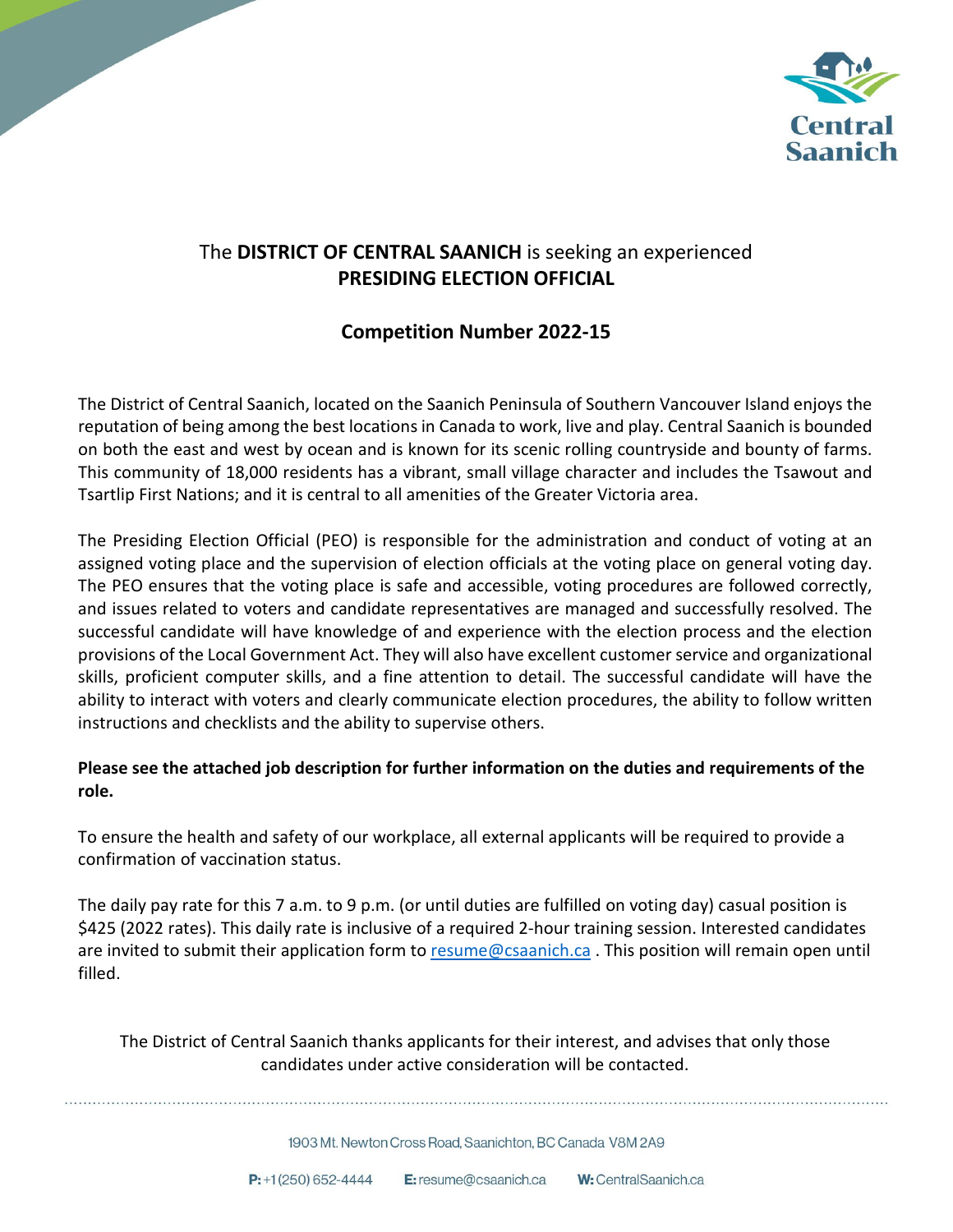

# Job Description- Elections **Presiding Election Official** (Casual) Rate of pay: \$425.00

#### **General Accountability**

The Presiding Election Official (PEO) is responsible for the administration and conduct of voting at an assigned voting place and the supervision of election officials at the voting place on general voting day. The PEO ensures that the voting place is safe and accessible, voting procedures are followed correctly, and issues related to voters and candidate representatives are managed and successfully resolved.

#### **Expectations**

- Must attend mandatory training session
- Must visit assigned voting location prior to voting day or prior to location being open to the public
- Must be able to work on General voting day from approximately 7 a.m. to 9 p.m. or until duties are fulfilled; and,
- Must pick up and drop off of election supplies at election headquarters on General voting day

#### **Nature and Scope of Work**

- Oversees the general conduct of the voting place on general voting day; addresses concerns/behaviours as applicable.
- Ensures compliance with election procedures and rules by all election officials and voters in the voting place.
- Sets up assigned voting place prior to the location being open to the public on general voting day ensuring set up is efficient and effective.
- Picks up equipment and supplies from election headquarters (District's Municipal Hall) on general voting day.
- Supervises the setup of the voting place, including the vote tabulator, laptops, ballot box and all other equipment and supplies.
- Operates the vote tabulator.
- Takes any required declarations.